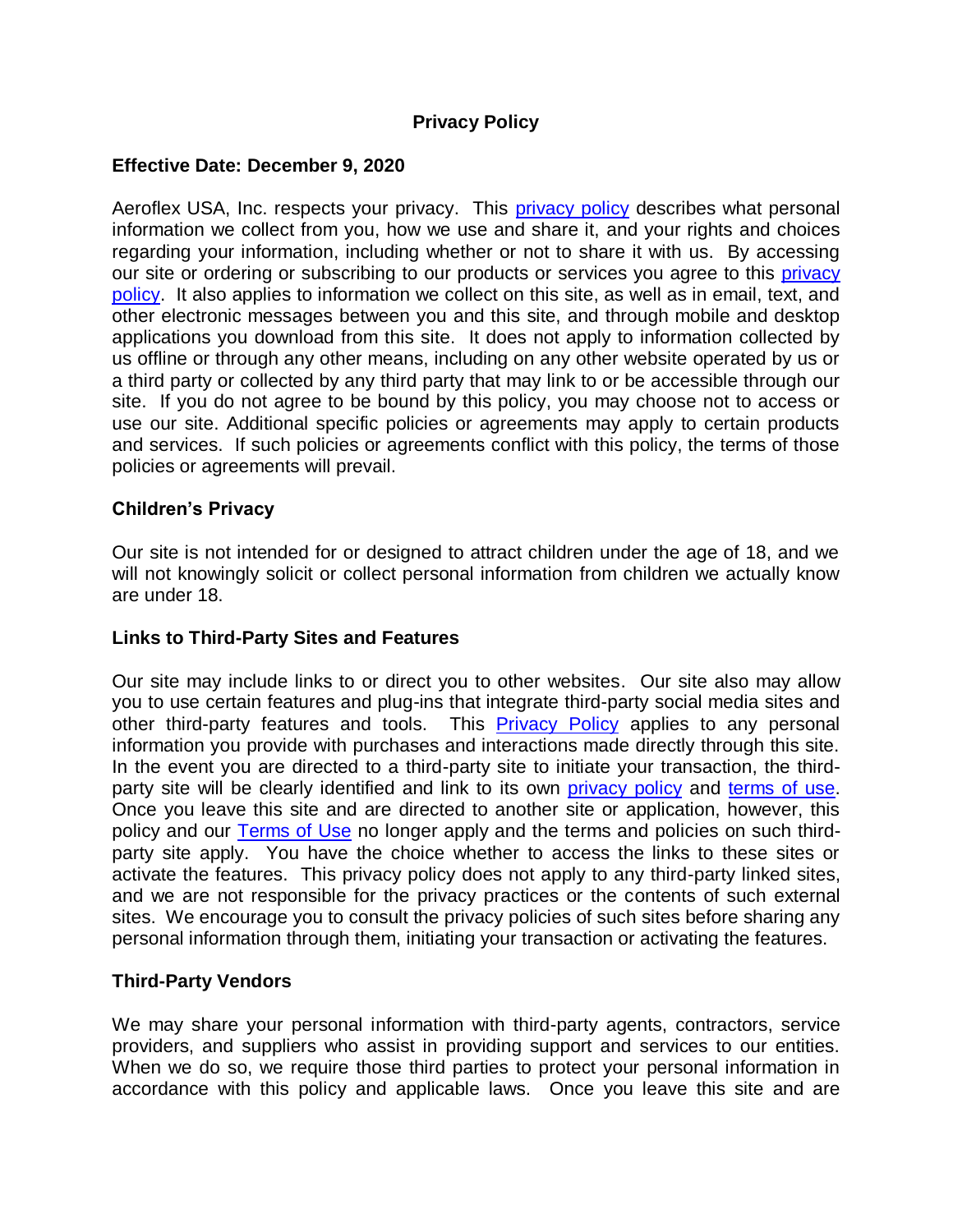directed to another site or application, however, this policy and our [Terms of Use](https://www.aeroflexusa.com/wp-content/uploads/2020/12/Aeroflex_Terms-of-Use_120920.pdf) no longer apply and the terms and policies on such third-party site apply.

#### **Types of Information We Collect**

You can always browse our sites without logging in or providing personal information. It is your decision whether to provide information that we request. Please know that, if you choose not to do so, we may not be able to provide you with a relevant service or feature of our site.

Below are the types of information we may collect about you.

**Personal Information.** Personal information is information that identifies or is capable of identifying you as an individual. We collect personal information from you when you voluntarily provide it to us, such as by creating a user account, signing up for email updates, registering for events, entering contests, subscribing to newsletters, ordering products or services, or responding to surveys, offers, promotions, and other communications. We also may collect personal information about you from your use of our products and services or through our partners and other publicly and commercially available sources. Personal information we collect from you may include:

- Contact information such as name, email address, mailing address and phone number;
- Preferences information such as order history and email marketing preferences;
- Log-in information such as username, personal account number, and password, and log-in information for social media accounts if you log into our site through such accounts; and
- Other information you choose to provide, such as photographs, articles, comments, questions, and requests. *You agree not to provide through use of our site any sensitive personal information, including information relating to medical or health conditions, racial or ethnic origin, political opinions, religious or philosophical beliefs, trade union membership or sexuality.*

**Cookies and Similar Technologies.** We and our partners use cookies and similar technologies on our site. Cookies are text files we place on your computer or device browser to store your preferences. Information that may be collected through the use of these technologies includes the Internet Protocol address automatically assigned to your computer, your browser type, the date and time of your visit, the pages you visit and the amount of time spent on each, your device's operating system, your mobile device identifier, your geographical area, referring URLs, and other information on your interaction with our site. Please see our **Cookies Policy** to learn how we use cookies, how our partners may use cookies on our site, your choices regarding cookies and further information about cookies. You can modify your cookie settings or turn off all or certain types of cookies by adjusting your browser settings. Please note, however, that if you delete or turn off cookies, you may not have access to some of the features that make your experience on our site smoother, you may not be able to store your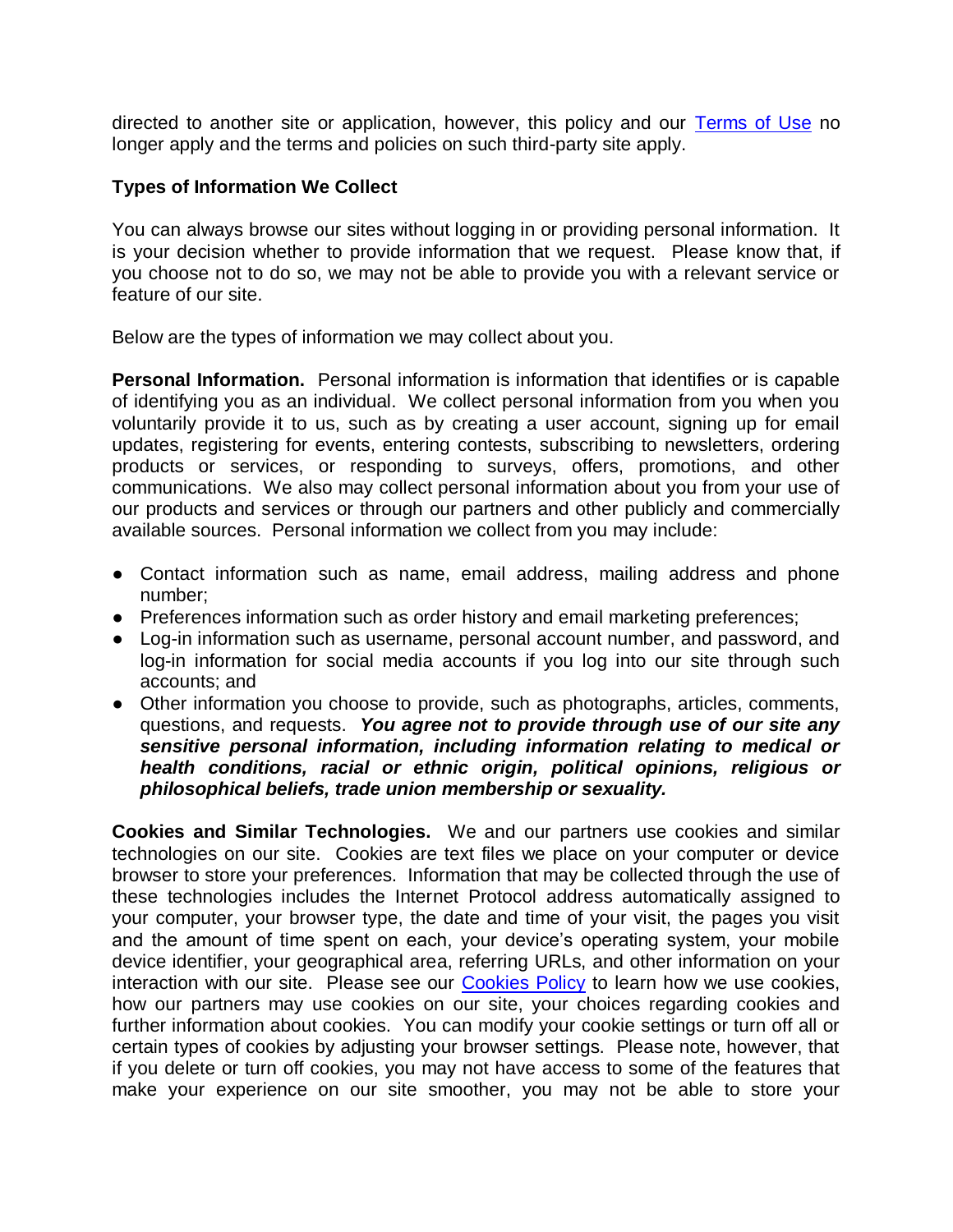preferences, and some of our services may not function properly.

**Aggregate and Anonymous Information.** Sometimes we use aggregate or anonymous information. Anonymous information is data where all information that enabled you to be identified has been removed. Aggregate information is anonymous data collected about a group of users or other categories. Your personal information is not included in aggregate or anonymous data. We may use this type of information, for example, to help us understand trends and your needs and preferences and to improve our services. This policy does not restrict our use of aggregate and anonymous information.

**Email Communications.** We may use your email for promotional purposes (e.g., new product offerings, special offers by us or other third parties). If you send an email to us, we may collect your email address and the full content of your email, including attached files, and other information you provide. You may indicate your preference to opt out of receiving promotional communications by following the unsubscribe instructions provided in the promotional email you receive or by contacting us directly at [https://www.aeroflexusa.com/contact-us.](https://www.aeroflexusa.com/contact-us) You acknowledge that it may take up to 10 days for us to process an opt-out request. Please note, however, that you cannot opt out of receiving transactional emails related to your account with us.

# **How We Use Your Information**

We may use your information in the following ways:

- To communicate with you regarding your account;
- To respond to your customer service requests;
- To improve the content of our site:
- To customize our site for each individual visitor:
- To notify you about updates to our site;
- To administer a promotion, survey or other site feature;
- To respond to correspondence we receive from you; and
- To serve other purposes for which we provide specific notice at the time of collection, and as otherwise authorized or required by law.

# **Disclosure of Your Information**

We will not trade, sell or share your personal information for use by any business without your consent, unless required by law or as disclosed to you when the information is collected. We only share your personal information in accordance with applicable law. We may share your personal information with others in the following instances:

- When legally required to do so;
- At the request of governmental authorities conducting an investigation;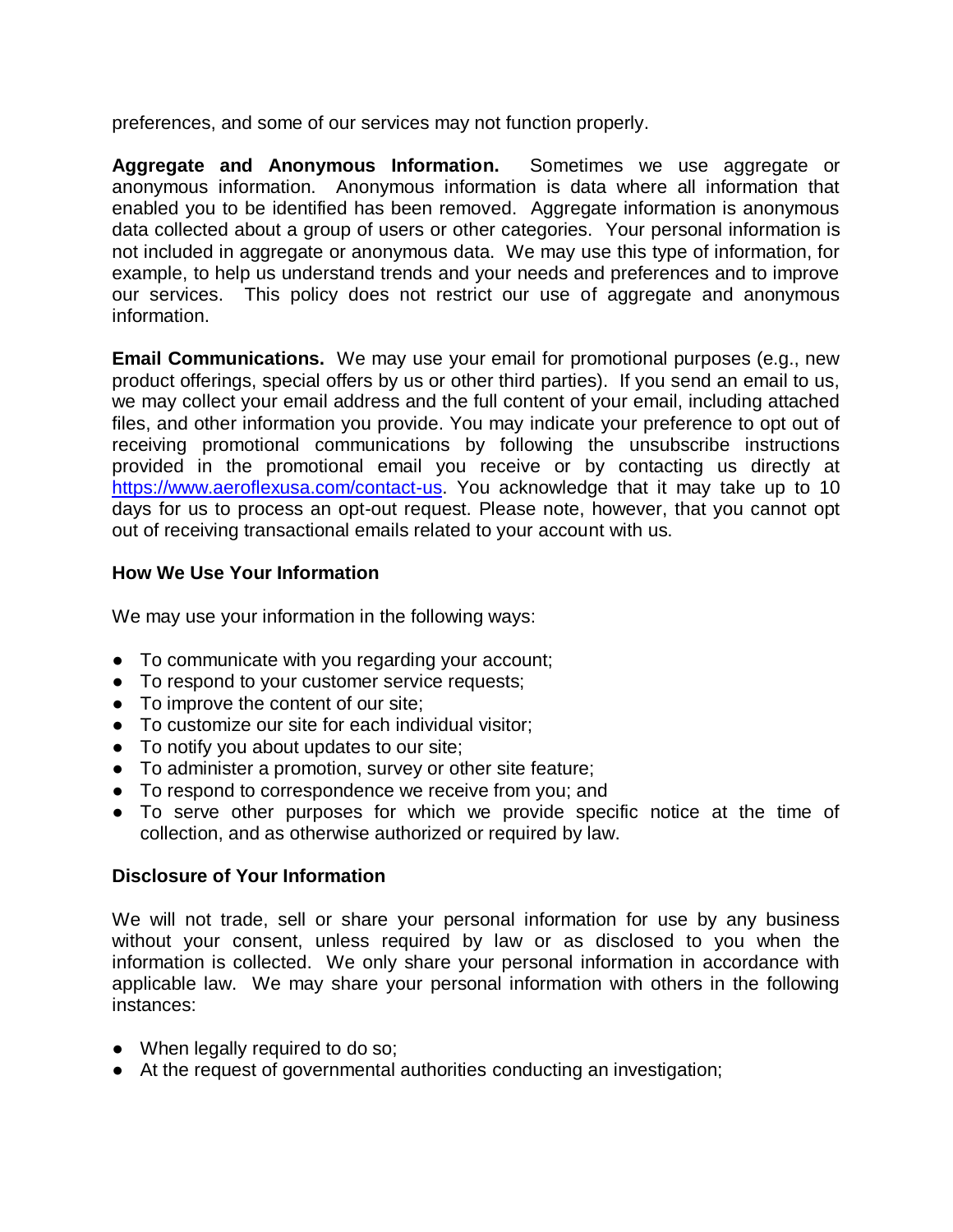- To verify or enforce compliance with the policies governing our site and applicable laws or to protect against misuse or unauthorized use of our site; and
- To a successor entity in connection with a corporate merger, consolidation, sale of assets or other corporate change. Should such a sale occur, we will use reasonable efforts to direct the transferee to use your information in a manner that is consistent with our [privacy policy.](https://www.aeroflexusa.com/wp-content/uploads/2020/12/Aeroflex_Privacy_Policy_120920.pdf)

#### **International Transfers of Personal Information**

This site is based in the United States of America and is subject to the laws of the United States. If you are a user outside of the United States, please know that any information you provide on this site may be transferred to the United States, which does not offer an equivalent level of protection to that required in certain other countries. We may transfer your personal information to third parties in other countries for the purposes described in this policy. Some local privacy laws may require us to obtain your consent before we transfer your information from your originating country to other countries. When you agree to this policy, you are, to the extent required and permitted under your local law, granting your consent to the transfer of your personal information to such other countries for the purposes described in this policy. These countries may not have the same data protection laws as the country in which you initially provided the information. We take steps to ensure that it is adequately protected in compliance with applicable laws, including ensuring appropriate security measures are in place and requiring the third parties to protect your personal information in accordance with this policy, or obtaining your consent where required.

#### **How We Protect Your Information**

We implement a variety of security measures when you enter, submit, or access your information to maintain the safety of your personal information. Your personal information is contained behind secured networks and is only accessible by a limited number of persons who have special access rights to such systems and are required to keep the information confidential. You should be aware that such security measures cannot prevent all loss, misuse or alteration of personal information, and we are not responsible for any damages or liabilities relating to any such incidents to the fullest extent permitted by law. Where required under law, we will notify you of any such loss, misuse or alteration of personal information that may affect you so that you can take the appropriate actions to protect your rights.

#### **How Long We Retain Your Information**

We retain your information only as long as necessary to provide our services to you, enhance your user experience, and otherwise as necessary for our operations or as permitted or required by applicable laws.

# **Legal Basis for Use of Your Personal Information (GDPR)**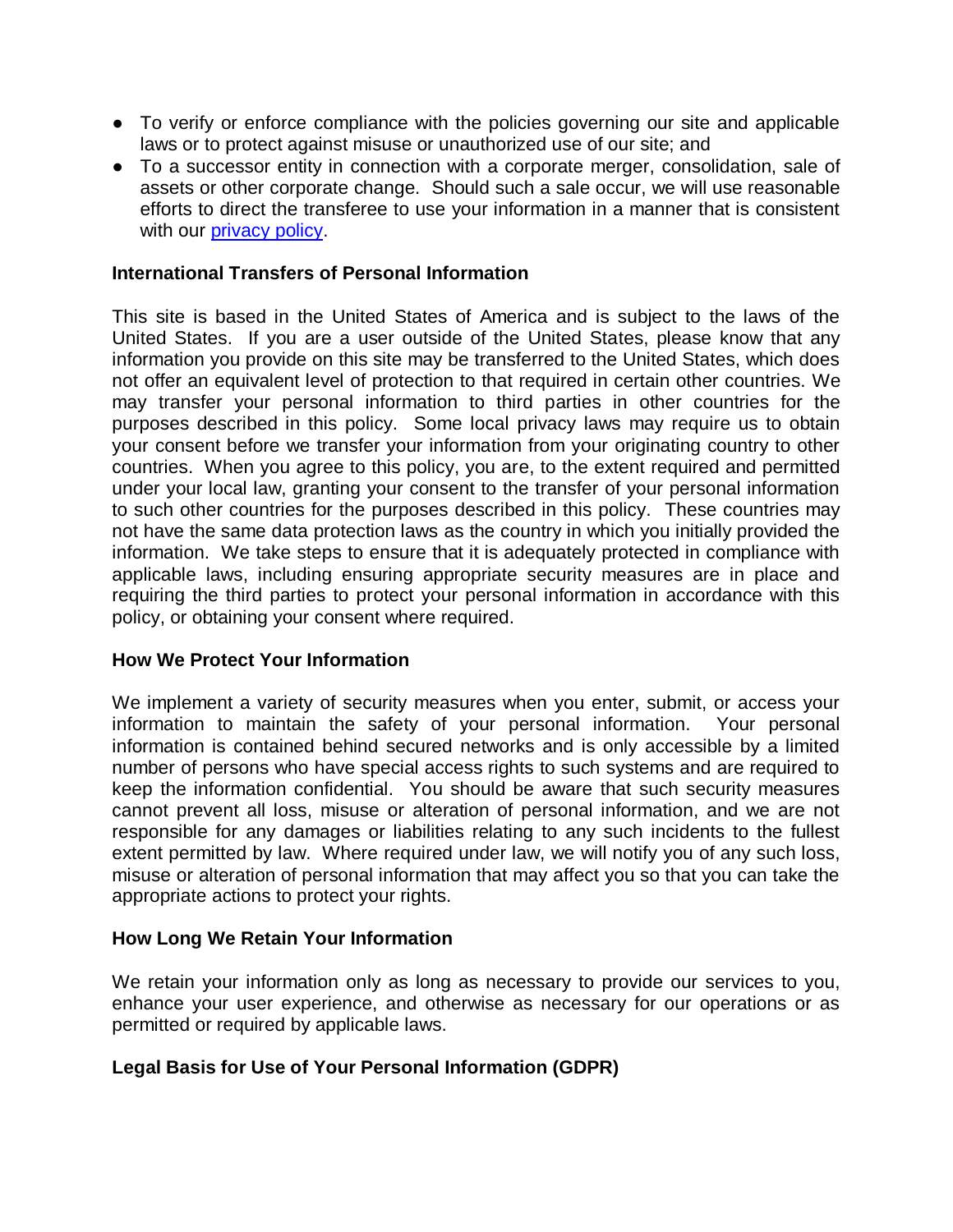The General Data Protection Regulation, or GDPR, governs privacy practices involving individuals in the European Union and the European Economic Area and certain other transactions related to those areas. If the GDPR applies to your personal information that we have collected, our legal basis for collecting and using your personal information will depend on the personal information concerned and the context in which it is collected, including legitimate business purposes, as necessary to provide products and services to you or respond to your inquiries and requests, with your consent, to comply with applicable laws, or when there is a legitimate and overriding interest that necessitates the use.

### **How to Access and Control your Information**

You may change your privacy settings at any time by contacting us at [https://www.aeroflexusa.com/contact-us.](https://www.aeroflexusa.com/contact-us) There, you may indicate your options to:

- Modify, update, and delete your user account;
- Opt in or out of subscriptions to newsletters, mailings, and other communications and alerts;
- Opt in or out of receiving offers and promotions; and
- Opt in or out of sharing your personal information with others so they can send you offers and promotions.

You may contact us to request a copy of the information we have collected about you, request to correct or update any information we have about you, or request deletion of your account or personal information. Following a request for deletion, we will delete your information unless required to retain it by applicable laws. We may also retain certain of your information if necessary for safety or security, fraud prevention, quality assurance, or other legitimate business interests, and only in accordance with applicable laws.

You may withdraw any consent you have granted to our collection and use of your personal information at any time, subject to our right to continue to use your personal information as permitted or required under applicable laws. Such withdrawal will not affect the lawfulness of our collection or use of your personal information prior to withdrawal.

#### **Modification of Our [Privacy Policy](https://www.aeroflexusa.com/wp-content/uploads/2020/12/Aeroflex_Privacy_Policy_120920.pdf)**

We may modify our [privacy policy](https://www.aeroflexusa.com/wp-content/uploads/2020/12/Aeroflex_Privacy_Policy_120920.pdf) from time to time. When we modify our privacy [policy,](https://www.aeroflexusa.com/wp-content/uploads/2020/12/Aeroflex_Privacy_Policy_120920.pdf) we will notify you by a posting on our site. Any changes will become effective as of the date of posting with respect to information we then collect in the future. We will treat all personal information we collect, however, in accordance with the [privacy policy](https://www.aeroflexusa.com/wp-content/uploads/2020/12/Aeroflex_Privacy_Policy_120920.pdf) in effect at the time the information is collected. We urge you to review this privacy [policy](https://www.aeroflexusa.com/wp-content/uploads/2020/12/Aeroflex_Privacy_Policy_120920.pdf) often so you are always fully informed.

#### **How to Contact Us**